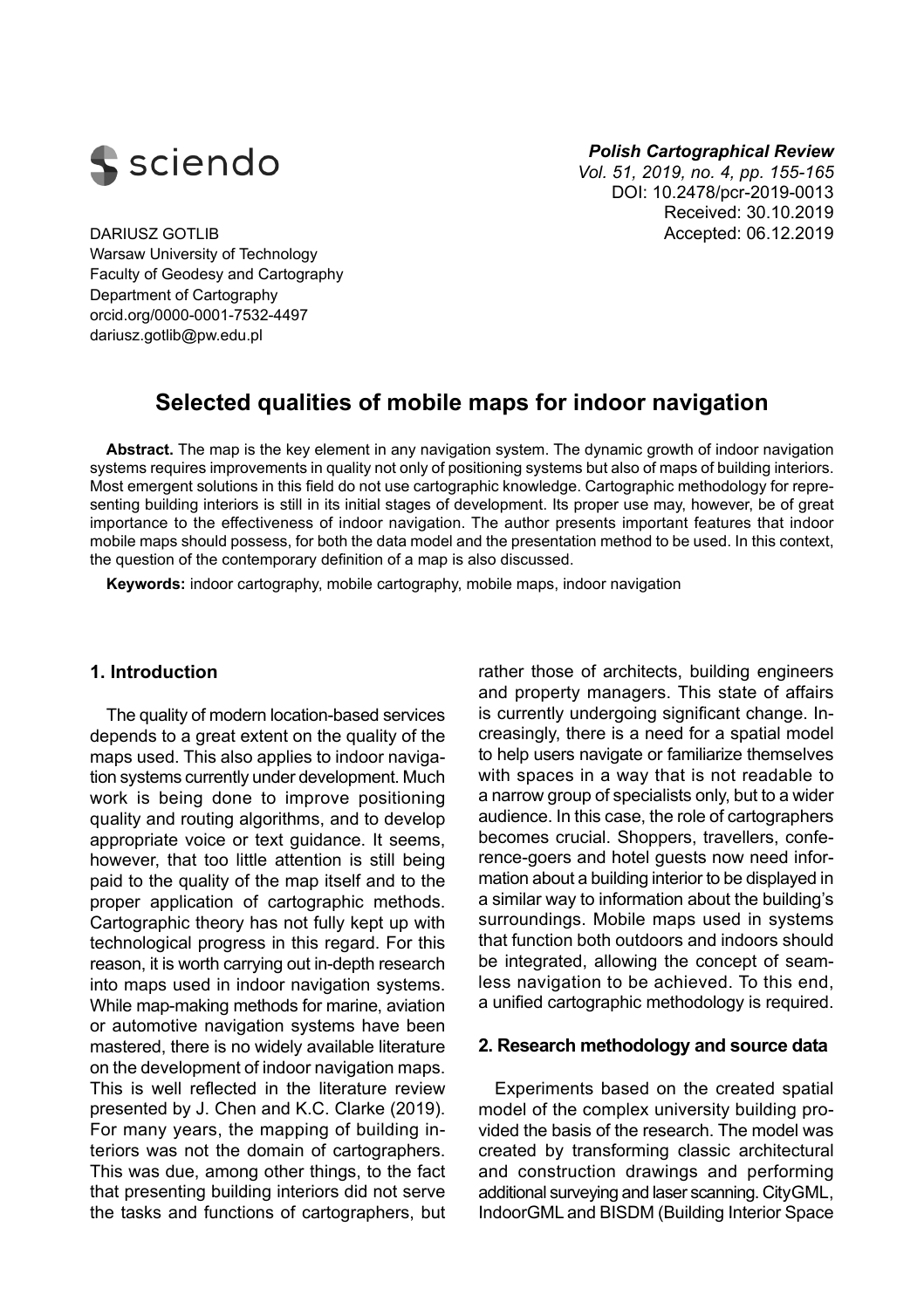Data Model) standards were used as well as authorial extensions and modifications of these models. The model was used in numerous studies and development works on various topics: from work on property management to work on the optimization of the navigation process (D. Gotlib et al. 2012). As part of the research, many visualizations of various interiors of buildings available on the Internet were analyzed. Then, a series of visualizations were made for the test building and they were evaluated on mobile devices. These experiments revealed shortcomings in the methodology of the visualization of building interiors. An analysis of several years' worth of literature showed the lack of clear guidelines that could have eliminated the deficiencies noted. Using the analysis of cartographic literature, and in particular, literature in the field of mobile cartography and indoor navigation, an attempt was made to systematize the features of mobile maps used in indoor navigation.

# **3. The methodology of mobile cartographic presentations**

According to definition proposed by T. Reichenbacher (2001, 2004), mobile cartography is the field of cartography which deals with theory and technology related to the dynamic visualization of spatial data and their use by mobile devices, anywhere and at any time, with particular regard to real-world context and user preferences. Many of the key methodological considerations in this area can be found in publications including: G. Gartner 2000, 2009; F. Nissen et al. 2003; T. Morita 2005a, 2005b; G. Gartner et al. 2007a, 2007b; H. Huang, G. Gartner 2010.

The concept of the mobile map is generally understood as an electronic map used on a mobile device. It is usually a component of location-based services. It is worth noting here that a map is not a graphic image, but an appropriately defined, special structure of information (M. Baranowski et al. 2017). A map is a model- -based representation of reality created using symbolism which is comprehensible to users.

Understanding how to use electronic maps on mobile devices such as PDAs, PNDs, tablets and smartphones is key to creating "effective maps for mobile computing" (J. Dillemuth 2007). This statement must be considered as fully justified. The specifics of how mobile systems – and navigational systems in particular – are used fundamentally affects the selection of data and how it is communicated to the user.

The specificity of creating cartographic presentations for mobile systems results primarily from the following conditions (D. Gotlib 2011):

− the need to move and rotate the map image during use;

− the need to observe the terrain image at different scales;

− the very limited option to use a map legend;

− impediments to viewing the cartographic presentation (changeable lighting conditions, limited observation time, light reflections from the screen, small screen size);

− differing representations of colours between different devices, related to the specific natures of screens and projectors;

− the need to display dynamic information (route, obstacles, weather, advertisements, etc.) depending on the location and behaviour of the user;

− the limited performance of mobile devices.

In order to define the key mobile map features that should be used in indoor navigation systems, it is worth analyzing the desirable features of all mobile maps.

In describing the features of the maps of the future, created in accordance with the concept of ubiquitous mapping, T. Morita (2005a) uses a model in the form of a cube. This model is built on the analogy of three orthogonal axes, defined by C. Morris (1960) as semantics, syntax and pragmatics. In Morita's cube the axes are labelled "media" (flexible), "spatial representation" (multi-dimensional) and "spatial articulation" (individual). Higher values on the "spatial articulation" axis represent an increase in the individual nature of a cartographic presentation; higher values on the "spatial representation" axis indicate a presentation's multi-dimensionality, and increased values on the "media" axis denote the possibility of using a greater number of media to ensure correct cartographic communication. In this model, contemporary mobile cartographic presentations should be placed near the corner that is the furthest from the origin of the coordinate system.

In D. Gotlib (2011) the following key qualities (features) of cartographic presentation adapted to the needs of mobile navigation and location systems were proposed: *egocentrism, multi-*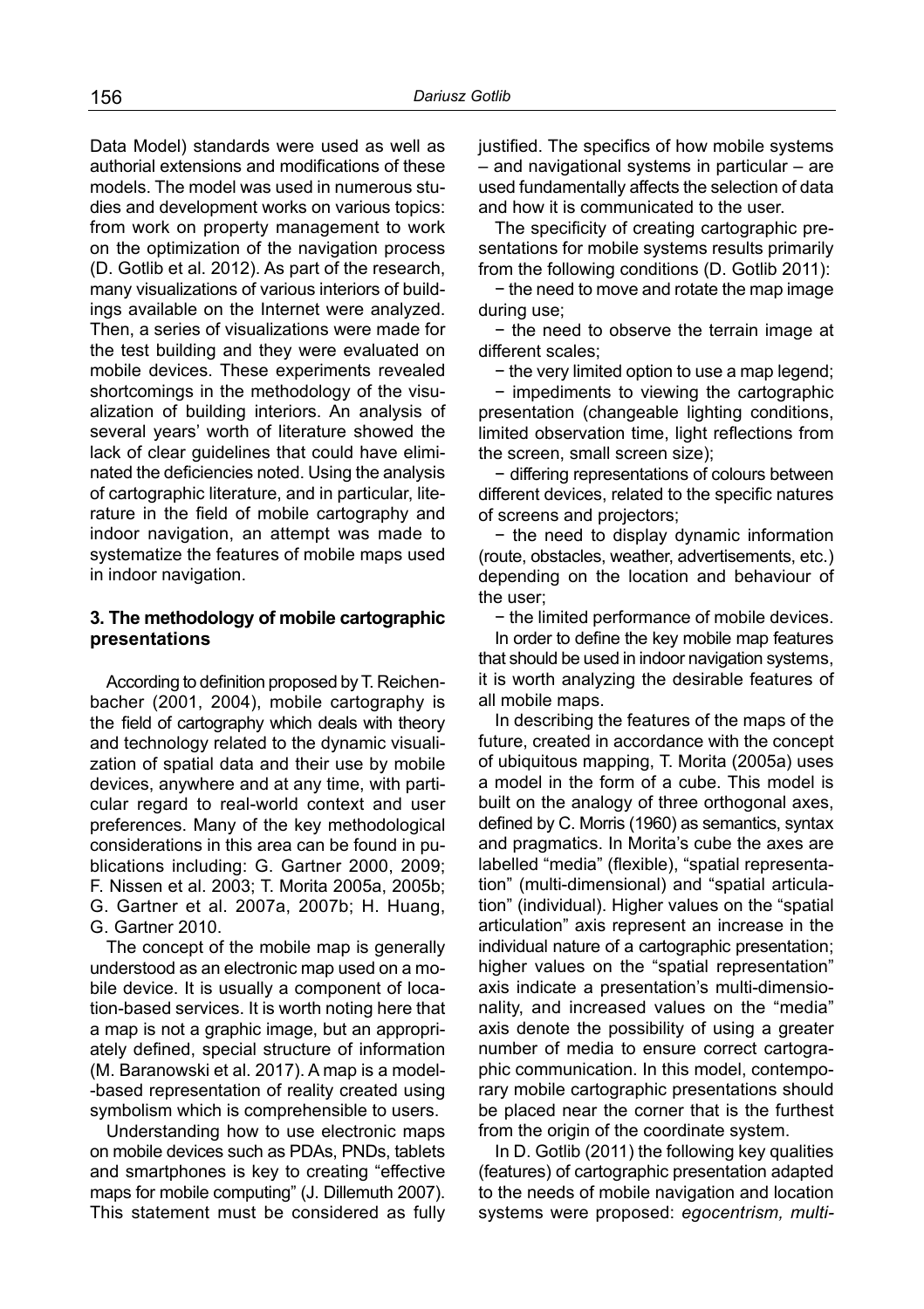*mediality, multi-scalability, polymorphism, contextuality, dynamism, interactivity, universality, self-explaining, glanceability and optimality*. Modern, useful and attractive cartographic presentations should have all, or at least most, of these features.

In the research described in this article, the thesis was proposed that these features should also be met by presentations used in indoor navigation.

Knowledge and the significance of these features are important for the proper development of an indoor mobile cartographic presentation model, and then for the design and proper use of correct cartographic representations. Therefore, further consideration of the key features of mobile maps for indoor navigation will refer to the described set of features.

#### **4. The indoor navigation map**

### **4.1. The specifics of the indoor navigation map**

According to the statement by J. Dillemuth (2007) cited earlier, before beginning the design of a mobile map (in this case, the map of a building interior) it is necessary to understand how the user will use the map. Clarifying the dividing line between indoors and outdoors is vital to the development of indoor maps (J. Chen, K.C. Clark 2019). As with other navigation applications, the user moving inside the building (usually a pedestrian) reads the map on the move on the small screen of a mobile device while also observing the surroundings. The user expects their position and route to be displayed at different levels of detail depending on the situation and the stage of navigation. During navigation, the user receives navigational guidance and various forms of additional information. The user's perception is usually negatively affected by local environmental phenomena. These include, for example, the movement of other people or vehicles, noise, unfavourable lighting and instability of the mobile device (shaking).

For indoor navigation systems there are particular conditions that need to be heeded and analyzed. For example, the noise in a shopping centre may be an impediment to receiving voice navigation messages. Conversely, voice guidance emitted by the app may cause an

even greater nuisance to other people in the building. It is easy to imagine the discomfort of several people simultaneously using navigation at a conference, during hospital visits, or when moving around a shopping centre. A different, but equally important issue is the specific way in which the user moves. The movement of the user inside the building is often not as orderly as movement by car, air or sea. The pedestrian makes frequent turns, and often turns around freely (to look, for example, at an exhibit or signage). This is a major challenge for positioning systems, routing algorithms, and algorithms for generating directions. The need to almost constantly hold the mobile device in the hand is also not insignificant. The mobile system user's time spent observing the map and taking decisions is presumably short. It should also be noted that in addition to the usual pedestrian routes, there are open spaces, lifts, stairs, escalators, and obstacles in the form of doors, gates across entrances, and hazards such as the thresholds of doorways. For some users (special and emergency services) additional impediments to using the application may include smoke, fire, lack of light, and physical obstacles in the way, such as furniture. When using paper maps or electronic maps displayed on desktop computers, most impediments to the transmission of information do not occur. When designing a mobile map for indoor navigation, it is important to note that a building interior usually has a much larger number of objects per given unit of area. There is a growing necessity to map the position of objects with greater accuracy than in other applications. At certain points during navigation it also becomes necessary to connect the visualization of the building with its surroundings in as seamlessly integrated a way as possible for the user.

As previously mentioned, the specific nature of mobile mapping for indoor navigation is influenced by the way that people usually move on foot in a building. It is not practical (or convenient) to count steps or calculate the exact distance from where the user is to where a manoeuvre must be carried out. A user in a building must often avoid obstacles (people, furniture, exhibits) along the way, and there is usually no way to get real-time updates on distance travelled. Therefore, the logic of navigational directions generated by the application should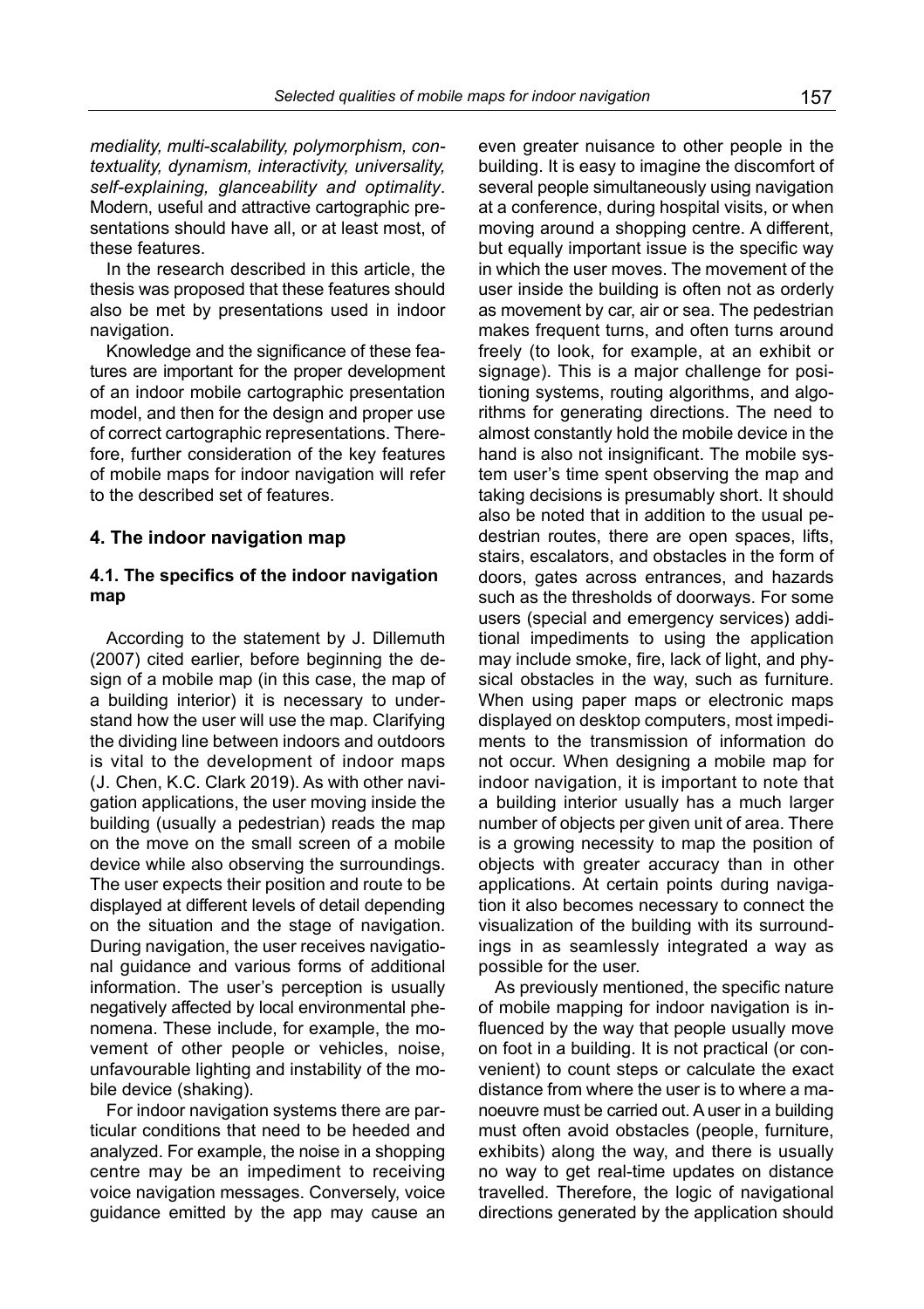

Fig. 1. The results of the attempt at "seamless" presentation of the interior of a building and its surroundings (prototype of the spatial information system of the Warsaw University of Technology, own data and OpenStreetMaps)

be different: instead of notifying of a turn in 15 or 30 metres, the system should provide descriptive information about the vicinity of a turning point and how to get past the next waypoint, such as, "go to the lift in the main hall; go to the 4th floor; after exiting the lift, turn right into the 'Manhattan' gallery, and then, after the ATM, turn left; your destination is on the right". This type of analysis has already been conducted in a several of works, including I. Fellner, H. Huang and G. Gartner (2017).

# **4.2. The source data model**

The quality of the building model determines both the quality of the entire navigation process and the very method of presenting the data. We should understand the idea of the building model as encompassing both the conceptual model and the specific set of source data. In terms of conceptual models, there are currently different approaches to building interior modelling, but the use of CityGML (LoD 4) and IndoorGML models predominates. Neither of these models meets all the requirements of navigation applications. Each was designed for a different purpose and only by properly integrating them and through supplementation or extension would it be possible to provide the information set needed by a building interior navigation application. In terms of source data, architectural and building plans as raster images (scans of maps) and CAD vector files are most commonly used as the foundation of a building model. The use of BIM (Building Information Modelling) models and TLS (Terrestrial Laser Scanning) point clouds is less common. This is due, for now, to their limited availability. They also often require a classic architectural and construction inventory to be made and additional geodetic measurements to be taken. A BIM model requires a number of transformations in order to be used effectively by GIS systems and in navigation applications. Many concepts on this subject can be found in U. Isikdag et al. (2013). Comprehensive use of many data sources allows a model of the highest quality to be built, i.e. a model containing: an appro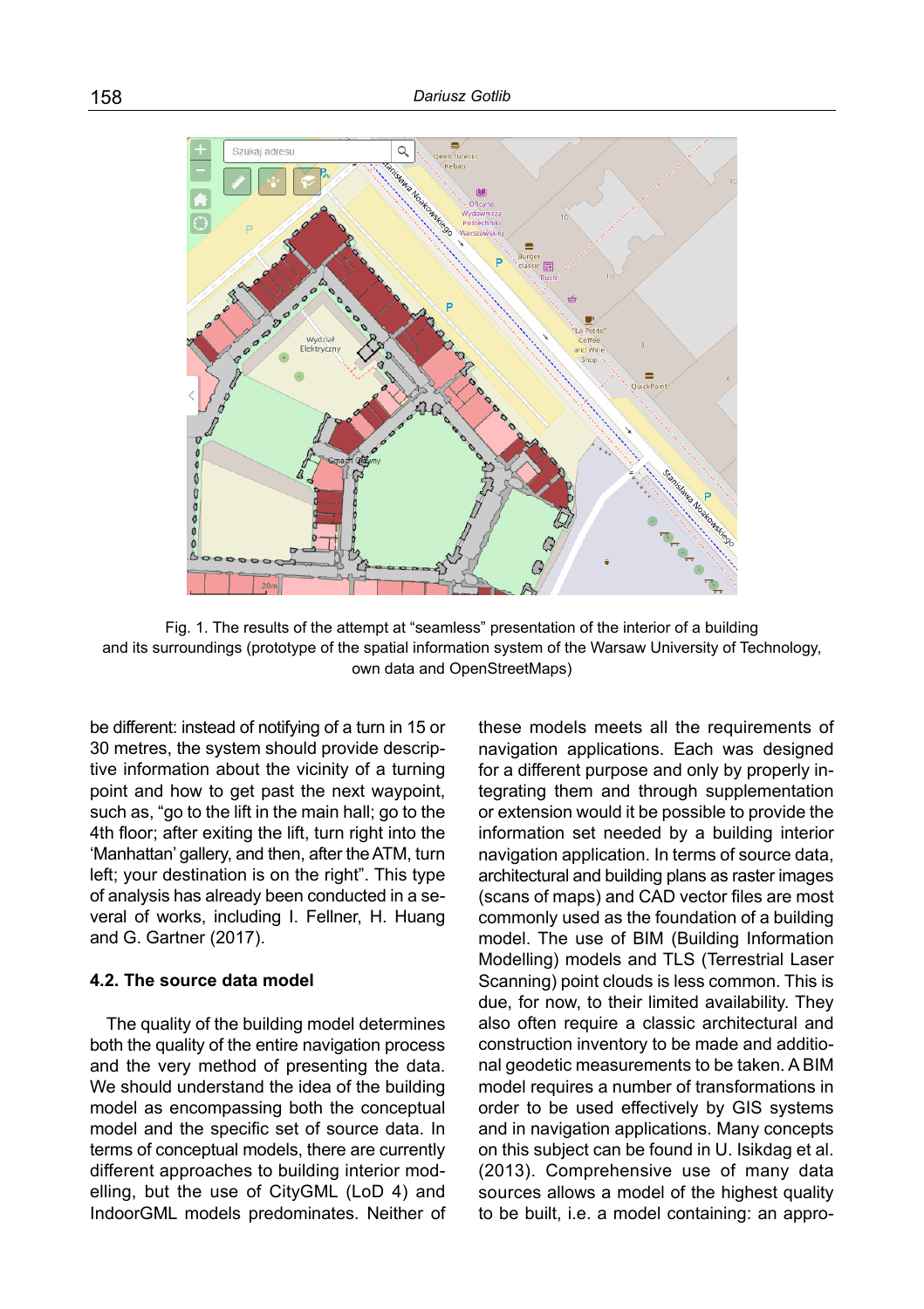priately detailed description of the building topography; the location and description of the building's technical infrastructure and equipment; information on permissible pedestrian and vehicular thoroughfares; information on estricttions (e.g. employee-only zones, architectural barriers to people with disabilities); and information on the functional use of rooms, etc.

Without a proper structure of data, relationships and attributes, it is not possible to make cartographic presentations possessing all the features described in sections 2.2 and 2.3. If the database contains no information on room height, 2.5D or 3D presentations cannot be produced. If the database does not contain the appropriate relationships between rooms, usable floor areas, and storeys and sections of a building, then it will not be possible to easily represent them at different levels of generalization. The lack of properly (smart) modelled traffic flows within the building will prevent proper cartographic presentation (D. Gotlib, J. Marciniak 2012). The issue of modelling building interiors itself, however, is beyond the scope of this article.

#### **4.3. Features of mobile cartographic presentation of building interiors**

The issue of the cartographic aspects of indoor navigation application design has been discussed in the literature (A. Puikkonen at al. 2009; H. Huang, G. Gartner 2010; A.S. Nossum 2011; A. Lorenz et al. 2013; J.M. Krisp et al. 2014; I. Fellner et al. 2017).

D. Gotlib et al. (2012) state, *inter alia*, that "appropriately developed geovisualization should ensure: (1) high readability of the presentation in motion and easy orientation in a building, (2) the presentation of a building at a number of levels of detail, (3) the correct geovisualization of a route, (4) the visualization of the user's position in the background of the topography of a building, (5) contextuality of the cartographical message".

The research described in the paper attempts to define the basic assumptions of mobile maps for indoor navigation, considering the conditions and features of mobile applications mentioned in section 3. Below, we look more closely at some of the recommendations and detailed concepts resulting from those studies.

*Egocentrism* in mobile maps for indoor navigation, as with other types of navigation, means that user behaviour crucially influences the message conveyed by the application. The importance of this feature to cartographic methodology is emphasized by L. Meng (2005), among others, indicating a move in cartography away from a carto-centric view to an egocentric or user-centred view. A. Zipf and K.F. Richter (2002), meanwhile, call this type of cartographic presentation "ego-maps". The mobile map design and navigation application design must take into account the following conditions, among others:

1. A change in user trajectory usually causes simultaneous rotation of the image. However, attempts should be made to detect the type of user motion. For example, if it is chaotic, low- -speed motion (which may indicate that the user is looking around) the image should not be rotated. Similarly important for imaging would be, for example, to determine that the user is in a lift. Such information should have an appropriate impact on the visualization (e.g. "freezing" it) until the lift comes to a stop and the user exits.

2. A change in speed by the user, or proximity to specific locations, can cause a change in the scale and content of the presentation, as well as resulting in the application generating navigational voice directions, voice descriptions of locations, or multimedia marketing information. Detecting the user's proximity to an exhibit should trigger, for example, image zoom and the playing of an audio description. At the same time, detection of a museum or temple interior should either disable audio or require the use of headphones. Meanwhile, the detection of high-speed movement (of the user) should limit the display of marketing or touristic voice messages.

The cartographic presentation cannot be based on a static image of a building, or on data at a single scale. Descriptions must be generated dynamically. The cartographic symbol showing user position and planned trajectory should take precedence over the other cartographic symbols used, while at the same time working harmoniously with them. These are, of course, the rules of all navigation applications. Particular to indoor navigation is the intelligent displaying of relevant "floor plans" for the storey the user is on (or the storeys the user is between).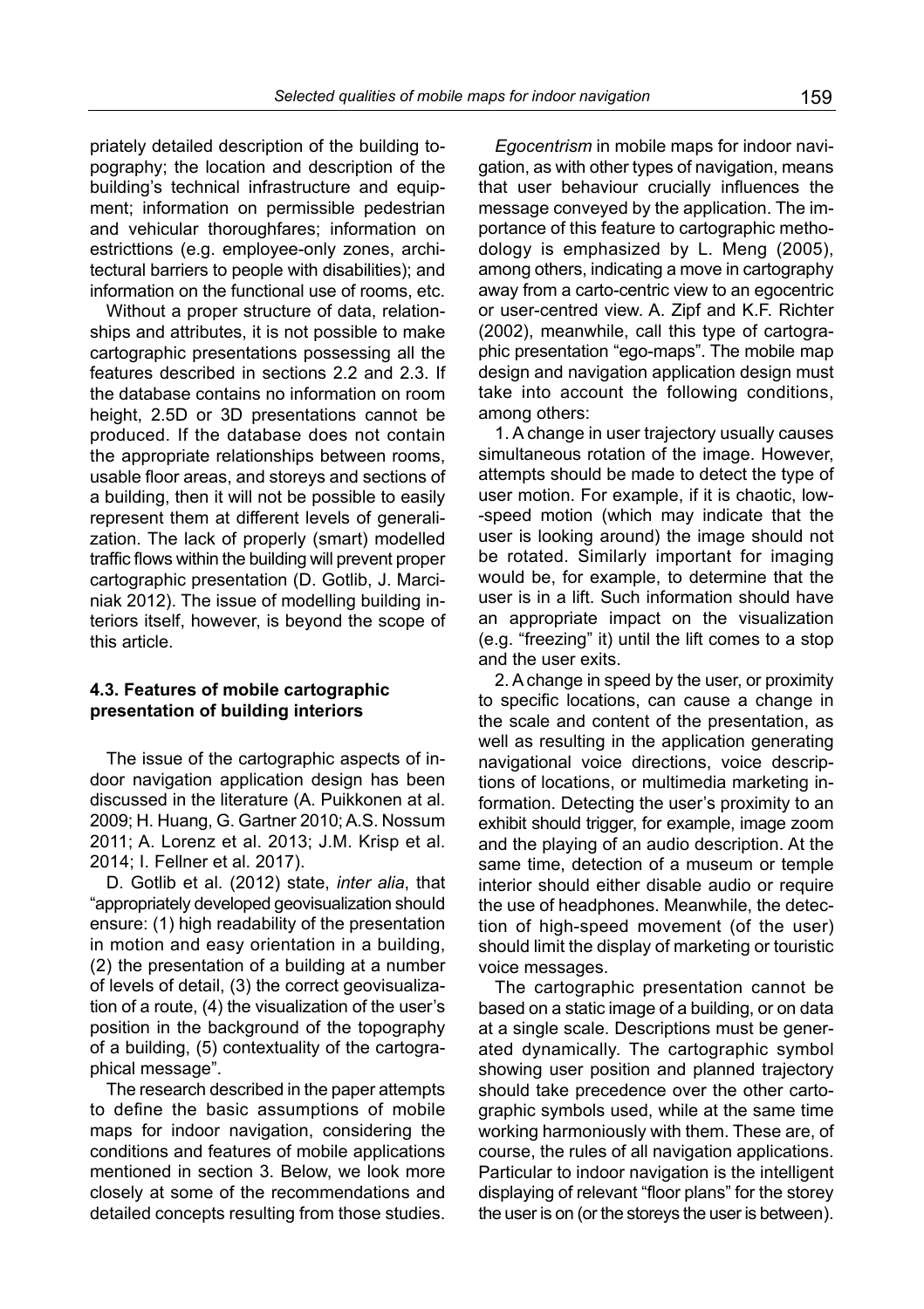

Fig. 2. The example of AR geovisualization of the route in the building (source: Blippar launches indoor visual positioning system [...], 2018)

The way the floors are presented is not a trivial issue when the user is in a lift. During navigation, it is also necessary to present the user position in the context of the whole building at certain times. In this case, it is usually necessary to use an axiometric view. In 3D visualizations, presentation methods should be used which make the user's position visible, even though the observer is actually obscured (by using "transparent" walls). Because of the small screen size, it should show the part of the building in which the user or the planned route is currently located. The presentation method is therefore strongly dependent on the position of the user.

*Multimediality* is a fairly obvious feature of modern mobile cartographic presentations. At present we can find many innovative approaches such as 3D maps produced using WRLD3D (www.wrld3d.com), indoor panoramic images, VR (virtual reality) visualization or AR (augmented reality) (fig. 2).

The cartographic message should be communicated using multiple simultaneous means of expression, to increase its usefulness and attractiveness, and often also its readability. In the case of indoor navigation, this feature can be achieved by, for example, displaying at the same time a classical graphical floor plan of a building, a panoramic view (photographs) and the generation of audio descriptions of exhibits in the museum or voice advertisements of the stores the user passes. For systems where the application's use of sound effects

may be a problem for other people, certain information might be communicated by the vibration of the mobile device. Of course, the problem of navigation application "noise" can be eliminated by using headphones, but this is not always possible or convenient.

The *multi-scalability* of a cartographic presentation fundamentally impacts the usability of a navigation application. In the vast majority of cases it is not possible to simultaneously represent the whole building in all its detail. It is necessary to prepare presentations of the building interior at several scales (fig. 3). The user needs a view not only of the building and its surroundings, and of each floor, but also a detailed visualization of a given room, often with equipment (furniture, exhibits, etc.).

The quality of a navigation application can be determined by smart scaling algorithms that can use one or more source models for a building and its surroundings. A proper multi-scalable presentation also creates the possibility for seamless navigation between the building interior and exterior. Multi-scale 3D presentation is a particular challenge. The inability to display all floors in 2D at the same time is specific to indoor navigation applications. This issue is, in and of itself, an interesting and difficult task for cartographers.

*Polymorphism* as a feature of the cartographic presentation of a building interior for navigation applications is particularly evident when presenting a building in 2D and in 3D (or axiometric) view or while changing image scale.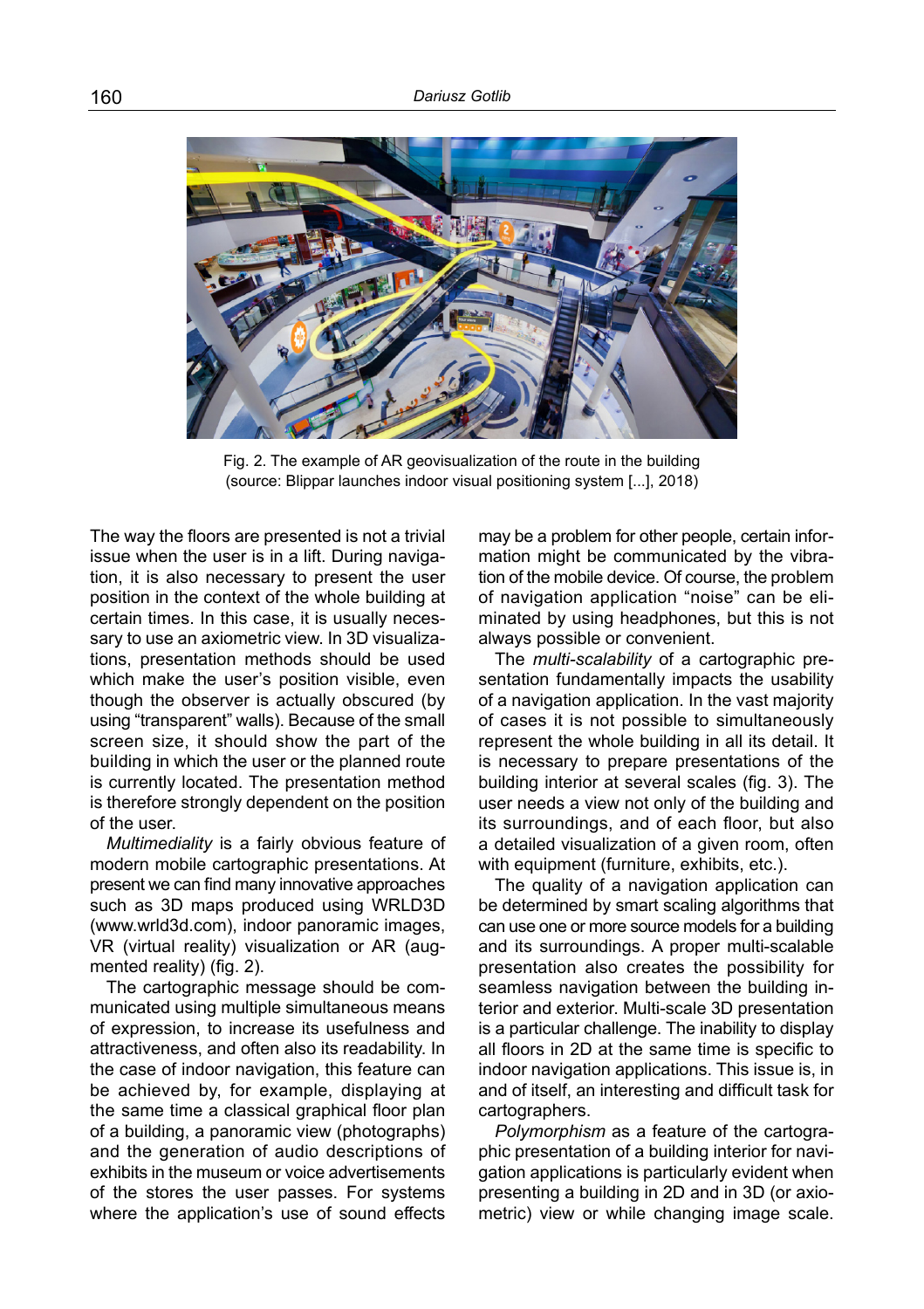

Fig. 3. The multi-scale geovisualization of the interior of a building for navigation purposes

The same building elements must be presented in a different way (fig. 4). The same building can be displayed using different colours and graphic symbols according to user preferences (pastel, high-contrast or greyscale palettes, etc.). This feature is typical of all navigation systems.

*Contextuality* is one of the most important features of modern mobile maps and will probably play an increasingly important role in determining the attractiveness and usefulness of applications. It is closely related to the egocentric feature. Contextuality (context-awareness adaptation) of presentation derives from the need to adapt the content and form of the cartographic message to a specific place, to specific user behaviour, or to user preferences. H. Huang and G. Gartner (2010) have defined this concept ("context") as follows:

1) something is context because it is used for adapting the interaction between the human and the current system;

2) activity is central to context;

3) context differs in each occasion of the activity.

Cartographic presentation should be also modified as a result of specific relationships between the user and the environment.

Depending on whether a user in a shopping centre is present as a customer or as a technician, the cartographic presentation should display different information and display it in a different form. In the first case the key information provided to the user may include names of stores, categories of products sold in them, and promotions currently available (or discounts held by a person in a store). In the second case, the key information is about technical installations, property owners and reported faults. In the first case they do not have to (and even should not) be shown the interiors of spaces to which customers are not granted access. In the latter case, all interiors should be presented. For the centre's return customers, the important information will be about changes in store stocks since their last visit, while for the centre's first- -time visitors this information will be superfluous. Of course, these are only the simplest of examples.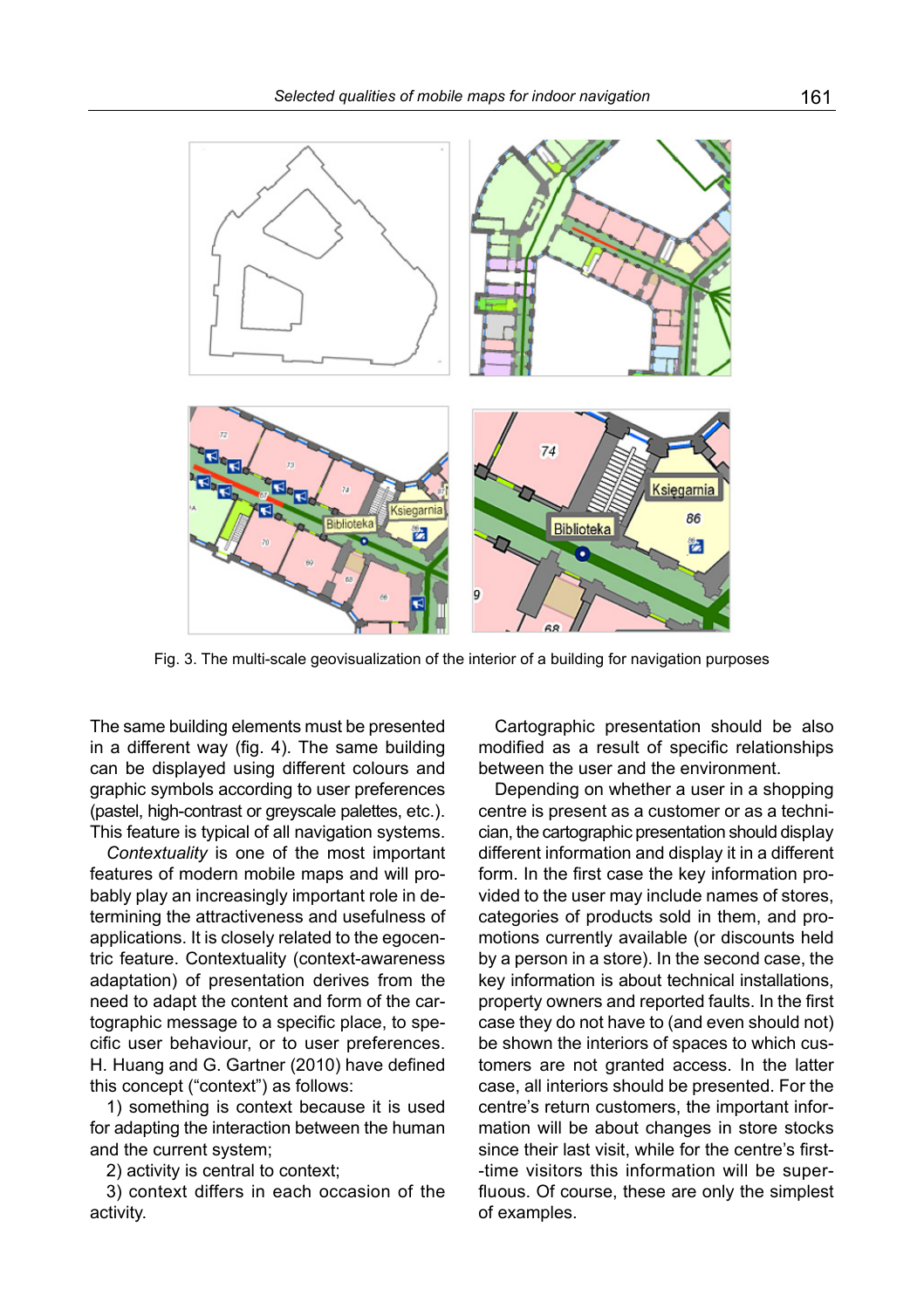

Fig. 4. The example of indoor presentation in 2D and 3D (prototype of the spatial information system of the Warsaw University of Technology) (author's elaboration after M. Gnat's materials)

The *dynamism* of cartographic presentation in building navigation applications, as in other types of navigation, is manifested in continuous changes in the scope and scale of the presentation. The process of displaying names and descriptions of objects and places is dynamic. In mobile cartographic presentations, labels cannot have a fixed location; their placement varies according to scale, image orientation and user location. Developing a good algorithm for generating labels is not a simple task, just as in cartography the editor's task of arranging labels on a traditional paper map was never simple. The presentation is not therefore fundamentally static, except for the simplest applications based, for example, on raster maps. In addition, the selected information is displayed in real time. Inside buildings, this will not be traffic information, although it might be considered potentially useful, such as information about the length of check-out queues at a given moment. It will far more commonly concern the presentation of marketing information (e.g. current product promotions), information about museum exhibits, the starting of a conference session, or messages related to passenger traffic at air- and seaports and railway or bus stations (e.g. the opening or closing of check-in for passengers for a particular gate at the airport). One interesting solution may be to show the movement of transportation vehicles in real time or when they are stopped (e.g. a train entering a platform).

*Interactivity*, in turn, is a feature common to all the mobile cartographic presentations used in all types of navigation (and GIS application). One of the characteristic features for indoor navigation not seen in other navigation is the user's ability to switch between different floor views.

*Universality* of indoor navigation can be manifested in its being developed to be appropriately read by a variety of mobile devices (smartphones, smartwatches, tablets, laptops), desktops (web browsers), and information kiosk screens. Some users may also be interested in a traditional print-out of a floor plan or route to a selected room.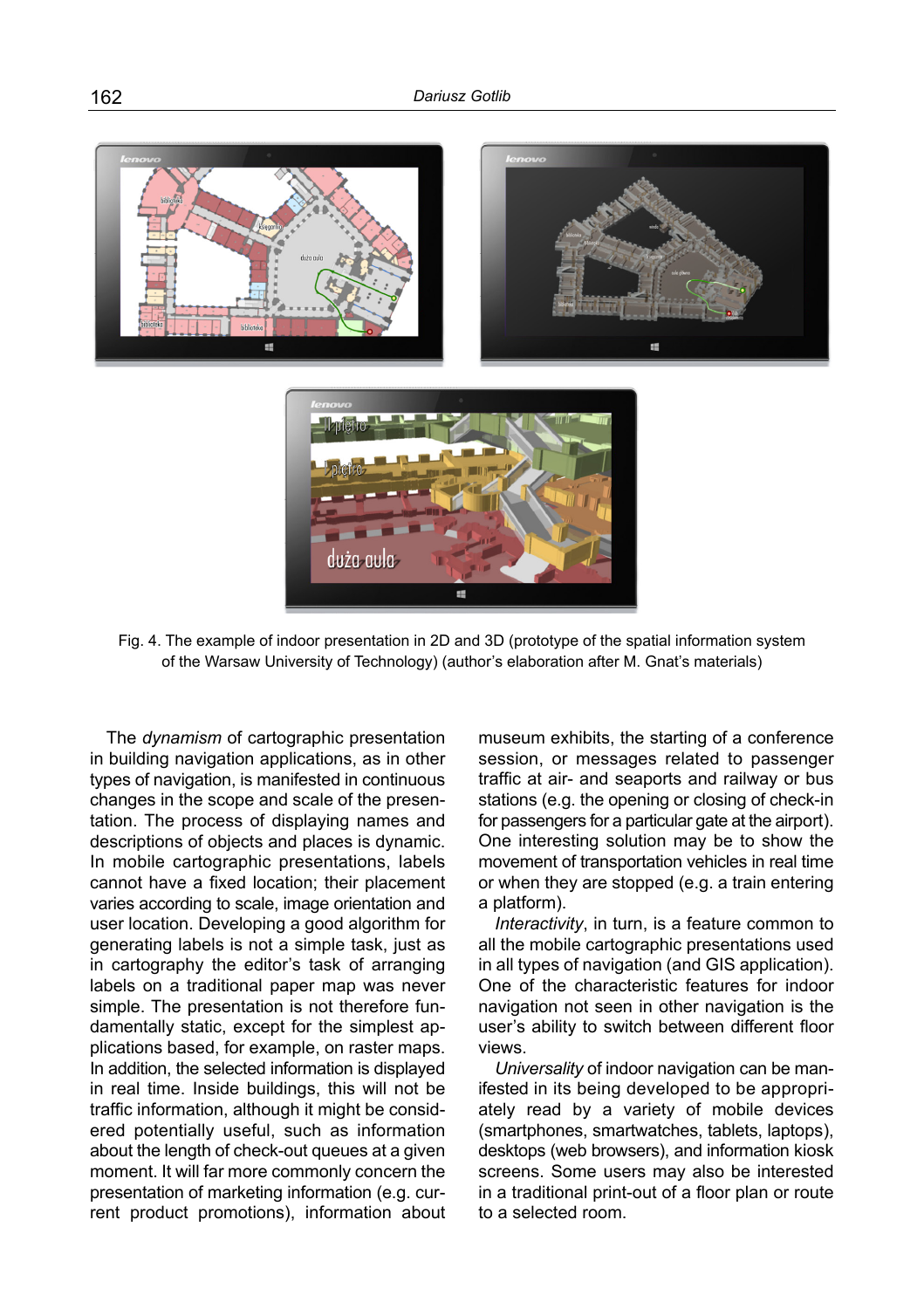Self-explaining is an aspect of readability and is used here to refer to the feature of cartographic presentation that ensures accurate reading of information without the use of a map legend. From the perspective of the user of a navigation system, the condition of *self-explaining* is certainly not met by architectural construction drawings. The map of a building's interior used during navigation must be much simpler and use cartographic symbols which are easily associated with real-world objects. One example might be the use of shades of green to indicate all accessible routes and pathways in a building, and shades of red for limited-access ones (fig. 2). It may be helpful to use blue to indicate glazed elements in a building. As with other types of navigation, it is important to properly design and use PoI (Point of Interest) signatures (ATM, restaurant, toilet, etc.). The number of symbols, colours, shapes and patterns used in the presentation must not be too large.

*Glanceability (perceptibility)* is the feature of mobile cartographic presentation which allows the user to read the cartographic message in a very short time, often in a brief glance at the map while performing one of a range of other activities, such as walking through a shopping centre. The cartographic presentation of the building interior must be adapted for several levels of reading. In the planning stage of a route between several buildings, there is, for example, no detailed presentation of room layouts. Meanwhile, when correcting the user's route during navigation, even interior equipment needs to be displayed (that within close reach of the user). Graphic symbols used in presentations must have relatively simple graphics and be of appropriate size.

Optimality of cartographic presentation in navigation and location applications is an essential feature for ensuring proper performance of the mobile system (device plus application). *Optimality* is ensured by the appropriate selection of content and communication media. Displaying and performing operations on a full BIM model or on a point cloud from a laser scan, for example, would not be an optimal solution on a mobile device. For navigational purposes of this type, an exact building model is not required. What is needed is a generalized and processed model. The content of the database is usually much richer than is needed for presentation at any given moment. The designer

Table 1. The comparison of the significance of selected presentation features for cartographic presentation in a mobile indoor application and architectural/construction drawings in CAD

| <b>Presentation</b><br>features | Mobile indoor<br>cartographic<br>presentation | Architectural/<br>construction<br>drawings |
|---------------------------------|-----------------------------------------------|--------------------------------------------|
| Egocentrism                     | $\ddot{}$                                     |                                            |
| Multimediality                  | $\ddot{}$                                     | $+/-$                                      |
| Multi-scalability               | $\ddot{}$                                     | $+/-$                                      |
| Polymorphism                    | $\ddot{}$                                     | $+/-$                                      |
| Contextuality                   | $\ddot{}$                                     |                                            |
| Dynamism                        | $\ddot{}$                                     |                                            |
| Interactivity                   | $\ddot{}$                                     | $+/-$                                      |
| Universality                    | $\ddot{}$                                     |                                            |
| Self-explaining                 | $\ddot{}$                                     |                                            |
| Glanceability                   | $\ddot{}$                                     |                                            |
| Optimality                      | $\ddot{}$                                     |                                            |

"+" indicates a feature is typical for the given type of presentation,

"+/-" indicates that a feature can be considered relevant in some cases,

"-" indicates that it is not typical

of mobile cartographic presentations should keep this in mind and optimize the selection of content depending on what the user is doing. Table 1 presents the result of the analysis of differences between cartographic presentation in a mobile indoor application and architectural and construction drawings in CAD.

It should be noted, however, that a presentation that meets the features discussed above cannot always be considered cartographic. It is necessary to meet additional conditions, such as the portrayal of space, identification of types of objects and phenomena, description of spatial relationships between objects, localization in an applied reference system, deliberate choice of a certain level of generalization compliant to the map's objective, symbolization based on knowledge, aware authorship of the message, and explicitness of communication (M. Baranowski et al. 2017).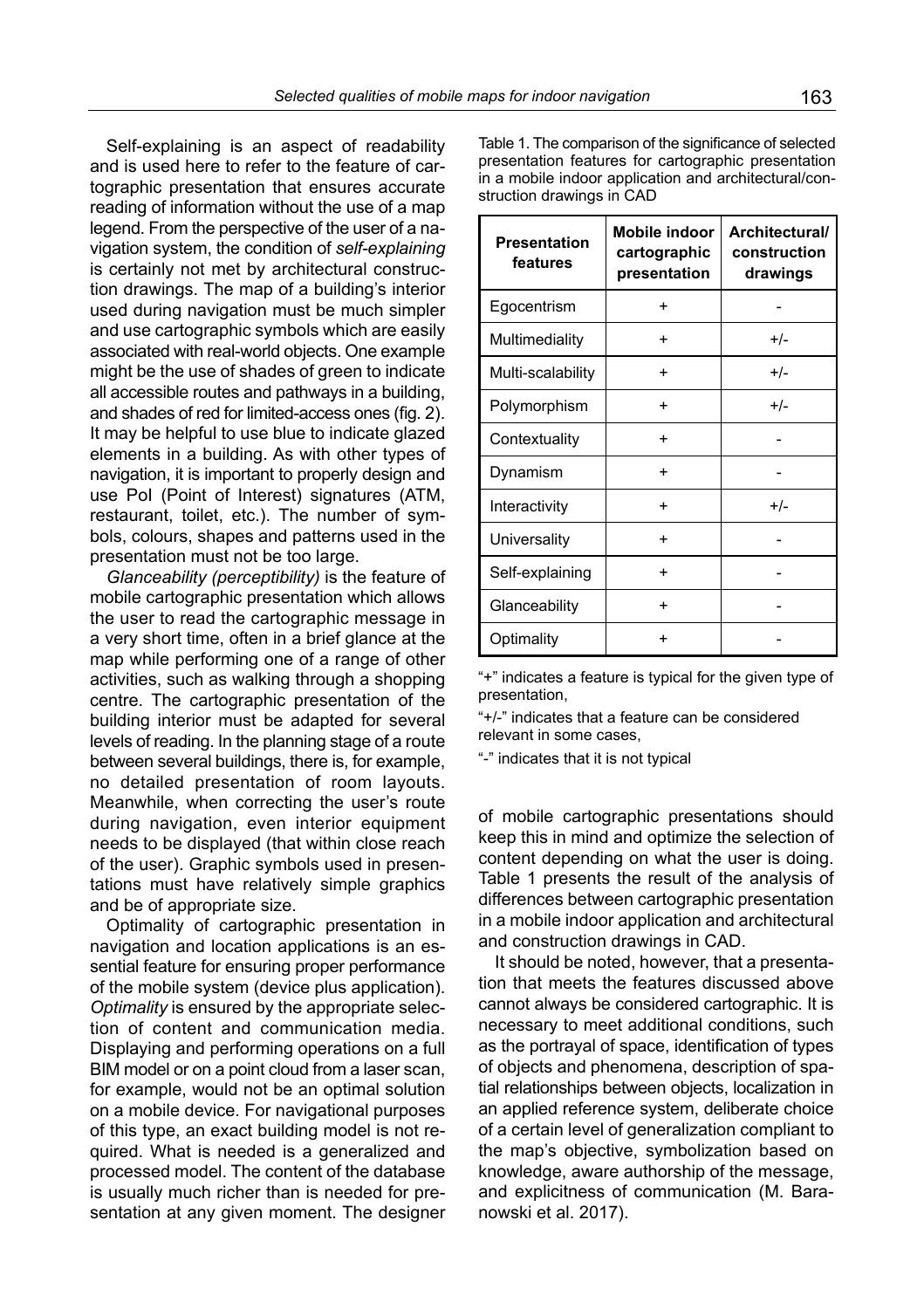# **5. Conclusions**

Cartography is increasingly looking towards unmapped spaces: the planets, beneath the oceans, and in the earth's interior, but also the interiors of buildings (K.C.Clark et al. 2019). Indoor maps will be increasingly in-demand marketed products. Cartographers should be developing cartographic methodology to ensure that this product will meet the needs of users and be the key element in a navigation application.

Presentations that fulfil features discussed above have the potential to meet the growing needs of users, and cartographers can play an important role in the indoor navigation market. In practice, not every presentation has all of the features described. Not employing one or two features does not mean that the presentation cannot be referred to as "correct" . Rather, we should use the theory of fuzzy sets, that is,

#### **Literature**

- Baranowski M., Gotlib D. Olszewski R., 2017, *In search of the essence of cartography*. In: M.P. Peterson (ed), *Advances in Cartography and GIScience*. "Lecture Notes in Geoinformation and Cartography". Berlin: Springer; DOI:10.1007/978-3-319- 57336-6\_36
- Blippar launches indoor visual positioning system for enhanced location-based augmented reality, press release 2018; available online: [https://www.globe](https://www.globenewswire.com/news-)[newswire.com/news-](https://www.globenewswire.com/news-)release/2018/08/09/1549839/ 0/en/Blippar-Launches-Indoor-Visual-Positioning-System-for-Enhanced-Location-Based-Augmented-Reality.html (access 3.11.2019).
- Chen J., Clarke K.C., 2019, *Indoor cartography.* "Cartography and Geographic Information Science", DOI: 10.1080/15230406.2019.1619482
- Clarke K.C., Johnson J.M., Trainor T., 2019, *Contemporary American cartographic research: a review and prospective*. "Cartography and Geographic Information Science" Vol. 46, pp. 196–209.
- Dillemuth J., 2008, *MapSize matters: difficulties of small-display map use.* In: "4th International Conference on LBS and TeleCartography Hong Kong". G. Georg, E. Mok (eds). "Journal of Location Based Services" Vol. 2, Issue 1, DOI: 10.1080/ 17489720802345386
- Fellner I., Huang H., Gartner G., 2017, "*Turn left after the WC, and use the lift to go to the 2nd floor*" − *generation of landmark-based route instructions for indoor navigation*. "ISPRS International. Journal Geo-Information" Vol. 6, 183; DOI:10.3390/ijgi6060183

allow certain features not to have to be perfectly fulfilled. However, the aim should be to create presentations with as many of the listed features as possible.

The considerations and proposals presented touch on only a few of the issues that cartographic methodology should encompass. Other issues include a formal definition of mobile cartographic presentations (conceptual modelling), and the issues of presentation graphics, coordinate systems, cartographic algorithms supporting navigation functions, and how to formulate directions and voice descriptions of indoor spaces.

Research is required into indoor cartography. Innovative scientific and technological solutions must be sought, but the basic principles behind the construction of a correct cartographic message can be found in existing cartographic theory.

- Gartner G., 2000, *TeleKartographie.* "GeoBIT" Vol. 4, pp. 21−24.
- Gartner G., 2009, *Ubiquitous cartography*. "American Congress of Surveying and Mapping (ACSM) Bulletin", pp. 22−24.
- Gartner G., Bennett D.A., Morita T., 2007, *Towards ubiquitous cartography*. "Cartography and Geographic Information Science" Vol. 34, no. 4, pp. 247−257.
- Gartner G., Cartwright W., Peterson M. (eds.), 2007, *Location based services and tele-cartography. lecture notes in geoinformation and cartography*. Berlin: Springer.
- Gotlib D., 2001, *Metodyka prezentacji kartograficznych w mobilnych systemach lokalizacyjnych i nawigacyjnych* (Methods of cartographic presentation for mobile navigation systems and location based services). "Prace naukowe Politechniki Warszawskiej. Geodezja". Warsaw University of Technology, Vol. 48, pp. 1−155.
- Gotlib D., Gnat M., Marciniak J., 2012, *The research on cartographical indoor presentation and indoor route modeling for nNavigation applications*. In: International Conference on Indoor Positioning and Indoor Navigation. 13−15th November 2012, Sydney, Australia, IEEE Xplore, 10.1109/IPIN.2012. 6418876.
- Gotlib D., Gnat M., 2018, *Koncepcja i prototyp wielofunkcyjnego systemu informacji przestrzennej wspomagającego zarządzanie i użytkowanie nieruchomooeci Politechniki Warszawskiej*. "Roczniki Geomatyki" T. 16, nr 4 (83), pp. 299–318.